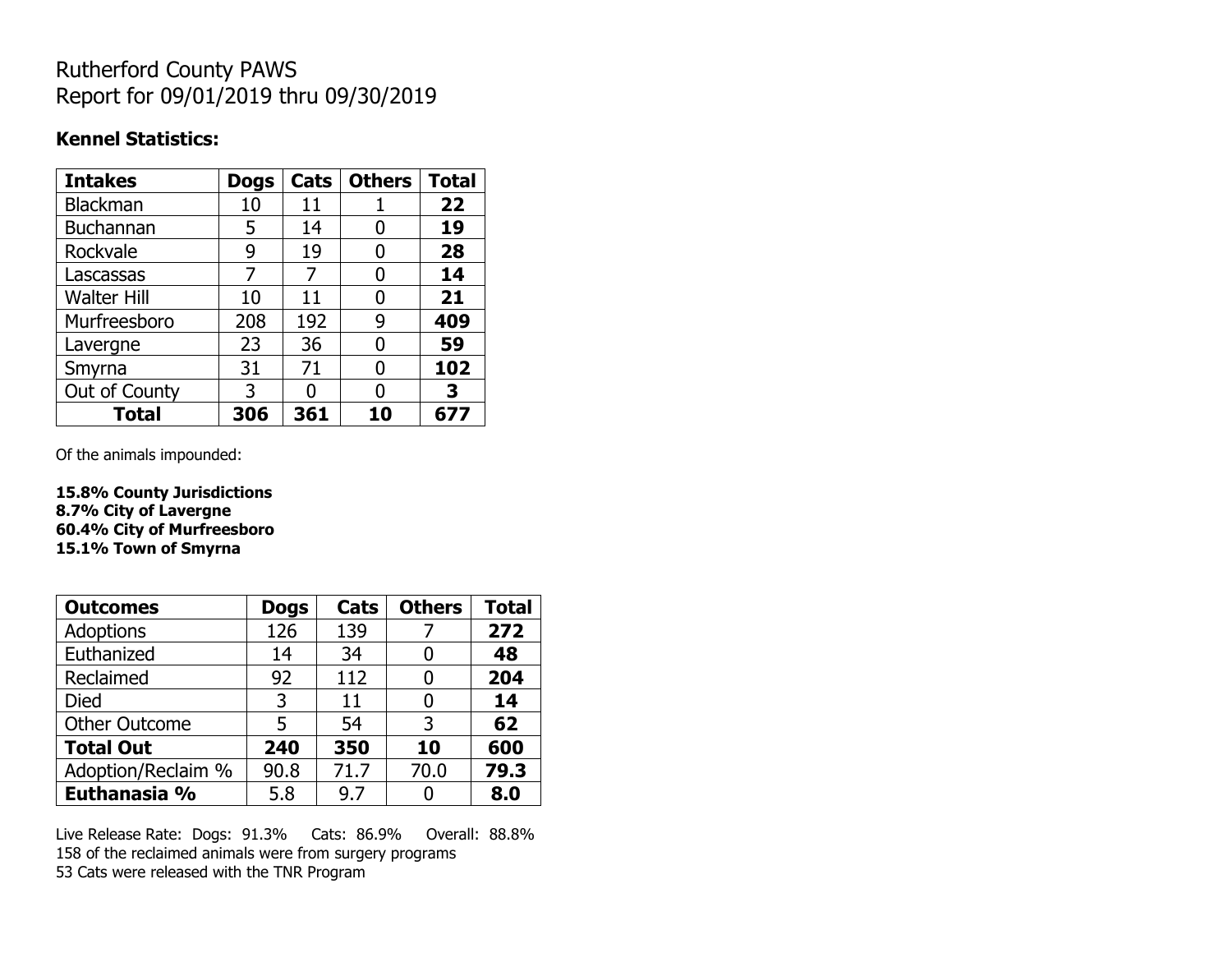Animals left in shelter on 09/30/2019: 208

2303 People visited the shelter looking for a lost /new pet.

2138 Logged calls/voice mails for the month.

### **Activity Report by Jurisdiction:**

| Zones           | <b>Calls Received</b> | Calls Completed |
|-----------------|-----------------------|-----------------|
| <b>Blackman</b> | 212                   | 215             |
| Buchannan       | 147                   | 153             |
| Lavergne        | 194                   | 197             |
| Lascassas       | 111                   | 114             |
| Murfreesboro    | 643                   | 660             |
| Rockvale        | 102                   | 105             |
| Smyrna          | 218                   | 219             |
| Walter Hill     | 118                   | 120             |
| Out of Area     | 29                    | 29              |
| <b>Total</b>    | 1774                  | 1812            |

40.6% County Jurisdictions 10.9% City of Lavergne 36.2% City of Murfreesboro 12.3% Town of Smyrna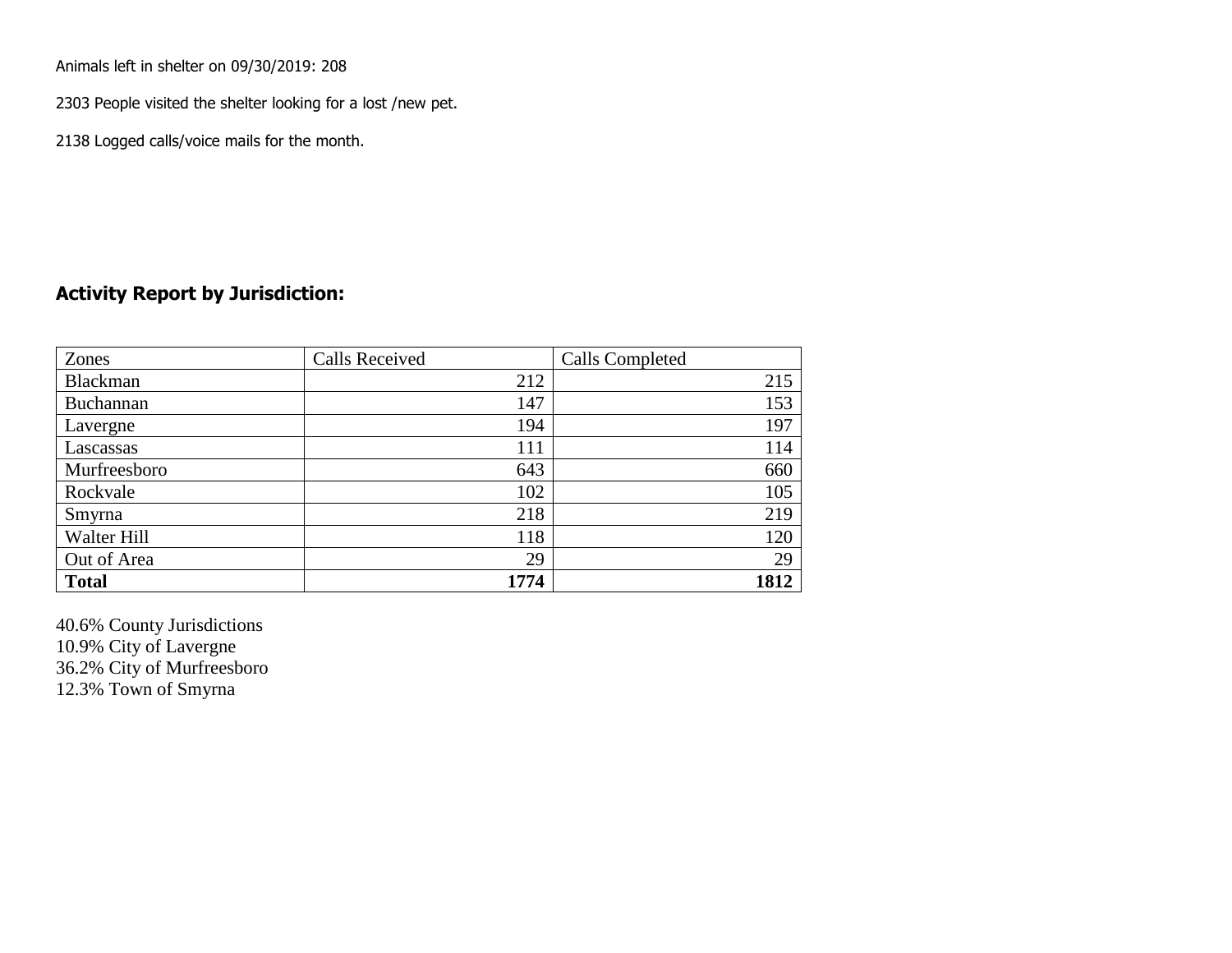## **Mileage:**

| <b>Officer</b> | <b>Miles</b> |
|----------------|--------------|
| 421            | 1435         |
| 423            | 1190         |
| 424            | 1097         |
| 425            | 1276         |
| 426            | 1484         |
| 427            | 1373         |
| 428            | 1462         |
| 430            | 1273         |
| 431            | 701          |
| 437            | 1257         |
|                |              |
|                |              |
|                |              |
|                |              |
|                |              |
|                |              |
|                |              |
| <b>Total</b>   | 12548        |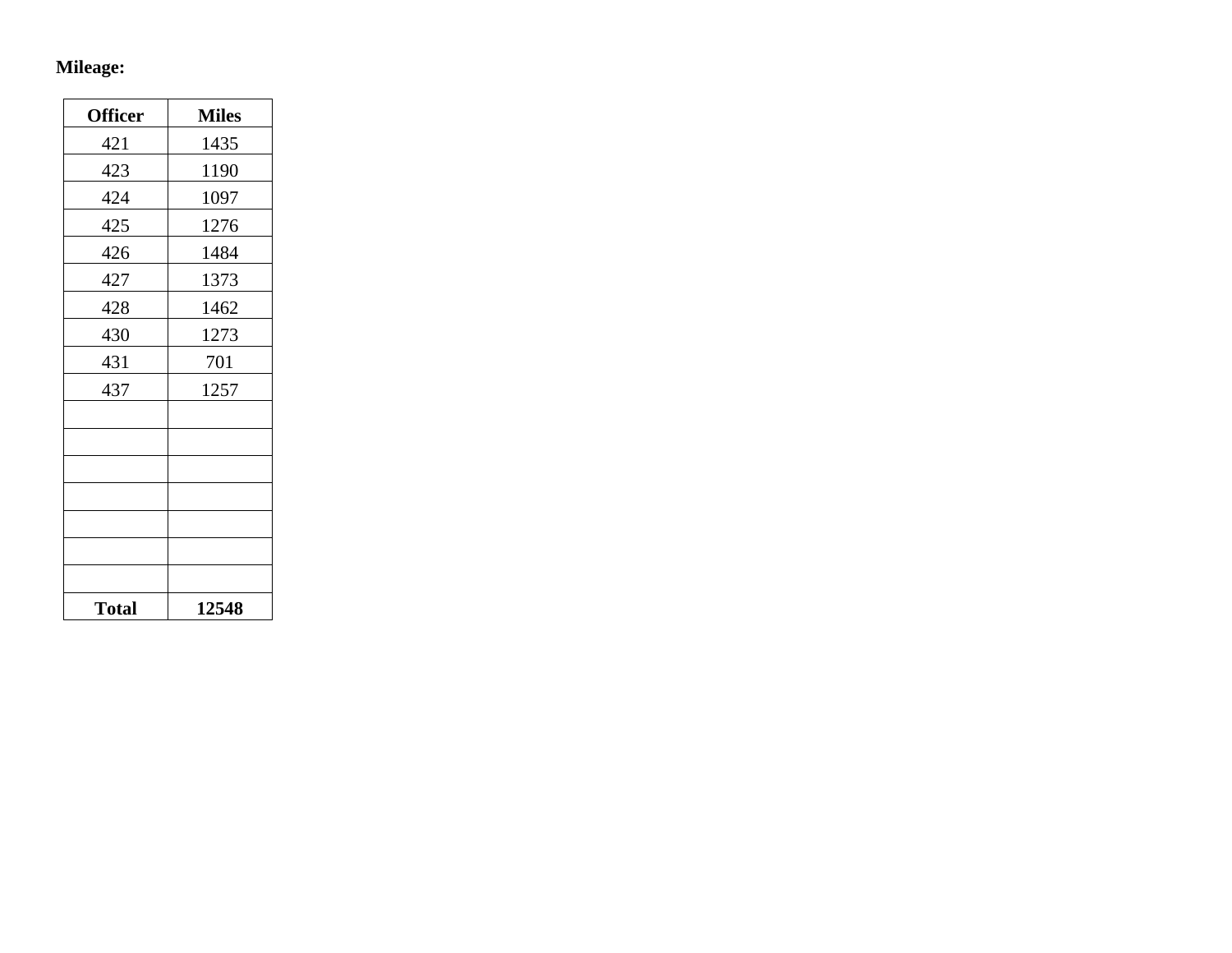# Fiscal Year-to-Date Report 07/01/2019 thru 09/30/2019

### **Kennel Statistics:**

| <b>Intakes</b>     | <b>Dogs</b> | Cats | <b>Others</b> | <b>Total</b> |
|--------------------|-------------|------|---------------|--------------|
| Blackman           | 33          | 54   | 2             | 89           |
| Buchannan          | 36          | 35   | 3             | 74           |
| Rockvale           | 37          | 59   | 2             | 98           |
| Lascassas          | 29          | 44   | 1             | 74           |
| <b>Walter Hill</b> | 23          | 45   | 1             | 69           |
| Murfreesboro       | 520         | 553  | 42            | 1115         |
| Lavergne           | 72          | 132  | 3             | 207          |
| Smyrna             | 99          | 207  | 15            | 321          |
| Out of County      | 8           | 22   | 0             | 30           |
| <b>Total</b>       | 857         | 1151 | 69            | 2077         |

Of the animals impounded since July 01:

**20.8% County Jurisdictions 10.0% City of Lavergne 53.7% City of Murfreesboro**

**15.5% Town of Smyrna**

| <b>Outcomes</b>      | <b>Dogs</b> | Cats | <b>Others</b>  | <b>Total</b> |
|----------------------|-------------|------|----------------|--------------|
| <b>Adoptions</b>     | 408         | 554  | 20             | 982          |
| Euthanized           | 53          | 75   | 9              | 137          |
| Reclaimed            | 322         | 287  | $\overline{2}$ | 611          |
| Died                 | 5           | 45   | 7              | 57           |
| <b>Other Outcome</b> | 10          | 177  | 32             | 219          |
| <b>Total Out</b>     | 798         | 1138 | 70             | 2006         |
| Adoption/Reclaim %   | 91.5        | 73.9 | 31.4           | 79.4         |
| Euthanasia %         | 6.6         | 6.6  | 12.9           | 6.8          |

Live Release Rate: 89.3%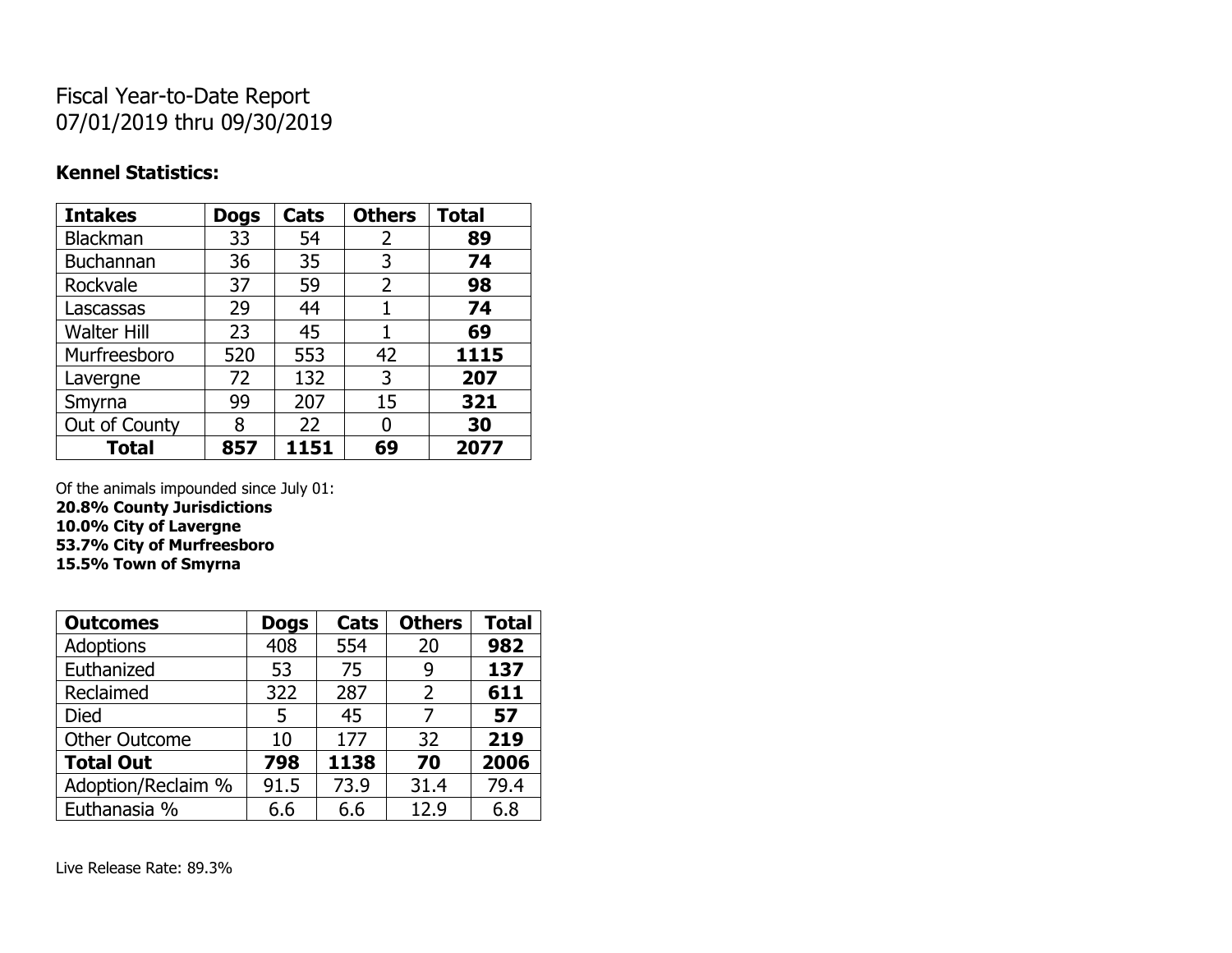8215 People have visited the shelter since July 01, 2018 looking for a lost /new pet.

7102 Logged calls/voice mails since July 01, 2018.

## **Activity Report by Jurisdiction:**

| Zones        | <b>Calls Received</b> | <b>Calls Completed</b> |
|--------------|-----------------------|------------------------|
| Blackman     | 679                   | 684                    |
| Buchannan    | 377                   | 382                    |
| Lavergne     | 692                   | 694                    |
| Lascassas    | 389                   | 391                    |
| Murfreesboro | 2240                  | 2259                   |
| Rockvale     | 327                   | 329                    |
| Smyrna       | 691                   | 693                    |
| Walter Hill  | 381                   | 383                    |
| Out of Area  | 84                    | 84                     |
| <b>Total</b> | 5860                  | 5899                   |

38.2% County Jurisdictions 11.8% City of Lavergne 38.2% City of Murfreesboro 11.8% Town of Smyrna